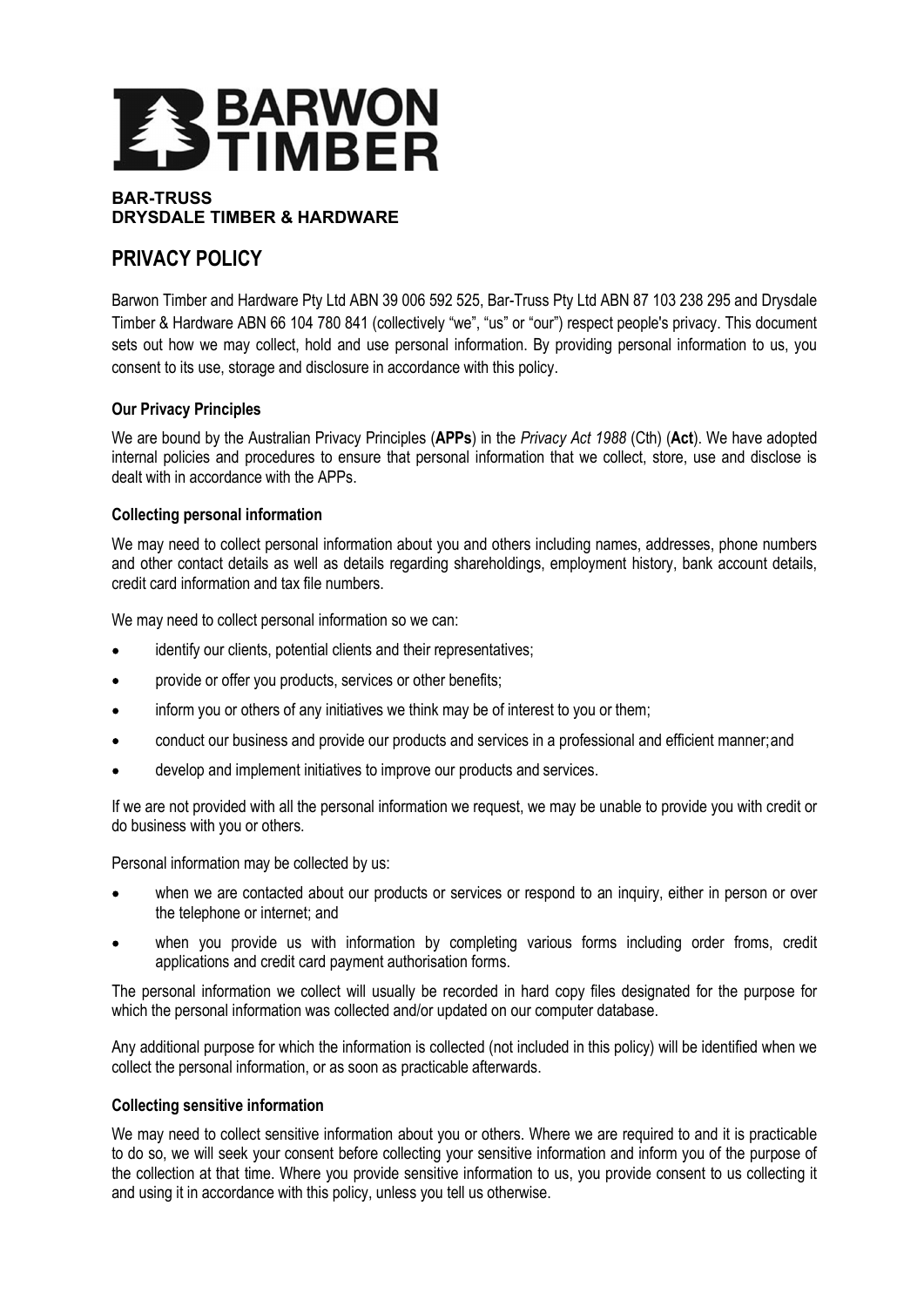## **Use of personal information**

We will use personal information:

- to verify your identity;
- to provide services that we are obliged to provide;
- to improve our services to you or others;  $\bullet$
- to inform you or others of our marketing initiatives;
- to derive or aggregate anonymous information from which individuals cannot be identified;
- to prevent or lessen a threat to a person's life or health;  $\bullet$
- where disclosure is reasonably necessary for the establishment, exercise or defence of a claim;  $\bullet$
- for the purpose for which it was collected, or for a related purpose (or a directly related purpose in the case of sensitive information);
- where the individual concerned would reasonably expect us to use the information; or
- for any other purpose, where an individual has consented to its use for that purpose.  $\bullet$

## **Disclosure of information**

Except where indicated above, we will not disclose personal information to a third party unless:

- the disclosure is for a primary purpose for which the information was collected;
- the individual concerned has consented to the disclosure;  $\bullet$
- the third party is our agent or contractor, in which case we will require them to disclose and to use the personal information only for the purpose for which it was disclosed;
- there are reasonable grounds to believe that disclosure is necessary to prevent or lessen a threat to your life or health or that of another person;
- the disclosure is to a related body corporate;  $\bullet$
- the disclosure is reasonably necessary for the establishment, exercise or defence of a claim; or
- the disclosure is permitted, required or authorised by or under law.  $\bullet$

## **Information collected via our website**

To ensure we are meeting the needs and requirements of our website users, and to develop our online services, we may collect aggregated information by using cookies. Cookies are unique identification numbers like tags that are placed on the browser of our website users. The cookies do not in themselves identify users personally, but are linked back to a database record about them.

We may use cookies to track use of our website, and to compile statistics on visits to the site in an aggregated form and log anonymous information. When a user visits our site a cookie may be placed on their machine. Where a user has visited us before, the cookie may be read each time they re-visit the site. We do not use this technology to access any other personal information of a user in our records and a user cannot be personally identified from a cookie.

If a user chooses not to have their browser accept cookies from our site, they are still able to view the text on their screens.

## **Marketing**

We may use personal information to advise the individual concerned of new services and marketing initiatives that we think may be of interest to them. Those who prefer not to receive information about our services or seminars can contact our Privacy Officer by email at accounts@barwontimber.com.au and request to be removed.